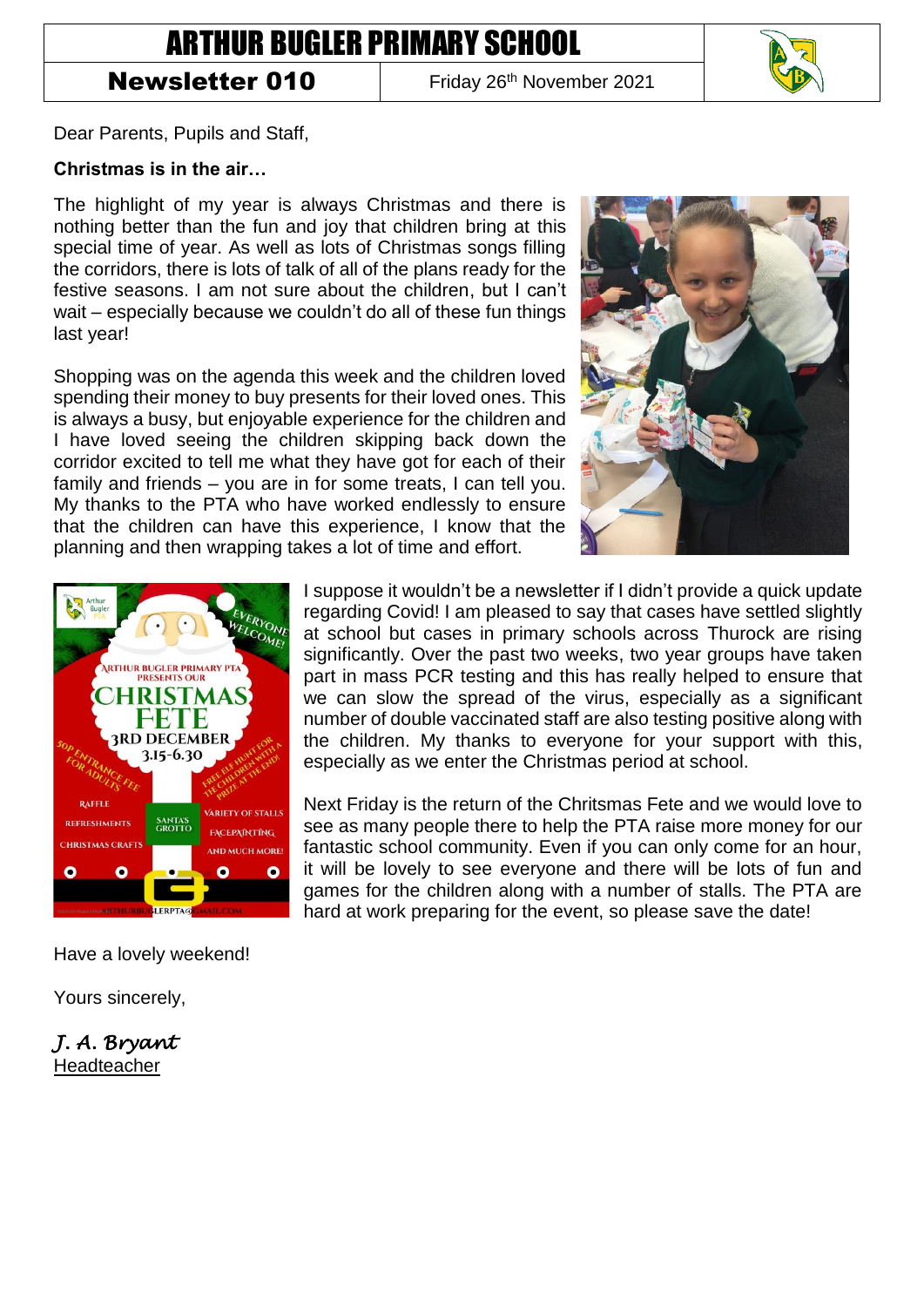|  | <b>ATTENDANCE</b>                      |                |                           |        |
|--|----------------------------------------|----------------|---------------------------|--------|
|  | <b>Lower School</b>                    | <b>Class 7</b> | <b>Mrs Scott</b>          | 97%    |
|  | <b>Upper School</b>                    | Class 10       | <b>Mrs</b><br>Livingstone | 98.71% |
|  | <b>Congratulations to all classes!</b> |                |                           |        |
|  | <b>Whole School Attendance</b>         |                | 94.02%                    |        |

|              | <b>Discos</b>                                                                                                                                                                                                                                                                                                                                                                                              |
|--------------|------------------------------------------------------------------------------------------------------------------------------------------------------------------------------------------------------------------------------------------------------------------------------------------------------------------------------------------------------------------------------------------------------------|
|              | The KS2 school discos are on the Wednesday 8 <sup>th</sup> December.<br>Years 3 & 4 will attend from 4pm until 5:30pm<br>Years 5 & 6 will attend from 5:45pm until 7:15pm                                                                                                                                                                                                                                  |
| <b>DISCO</b> | Tickets are £5 and this must be paid via the School Gateway app by 3 <sup>rd</sup><br>December at the latest.<br>Payment covers entry, entertainment from AJ, a drink & a snack plus a<br>goody bag to take home. Please see SchoolComms letter dated 16th<br>November for all the details.<br>Please note that this is a change from the original date that was sent out<br>at the beginning of the term. |

| <b>Children In Need</b>                                                                                                 |  |
|-------------------------------------------------------------------------------------------------------------------------|--|
| A huge thank you to everyone that supported this fantastic charity. We<br>were pleased to have raised a fantastic £145! |  |

| <b>SAFEGUARDING</b> |
|---------------------|
|                     |
|                     |

### **Safeguarding Concerns**

If you ever have any safeguarding concerns please contact the office via email using [admin.abp@osborne.coop.](mailto:admin.abp@osborne.coop) The email should be for the attention of a Designated Safeguarding Lead. As a school we have a responsibility to keep everyone safe so please get in touch sooner rather than later if you are concerned.

| LETTERS SENT HOME / E-MAILED THIS WEEK                                                                                                                                                              |
|-----------------------------------------------------------------------------------------------------------------------------------------------------------------------------------------------------|
| All Years - Parents Governor Vacancy<br>All Years - Community Support News<br>Year 3 - 6 - Christmas Performance at St Margarets Church<br>Choir - Various letters regarding performances coming up |